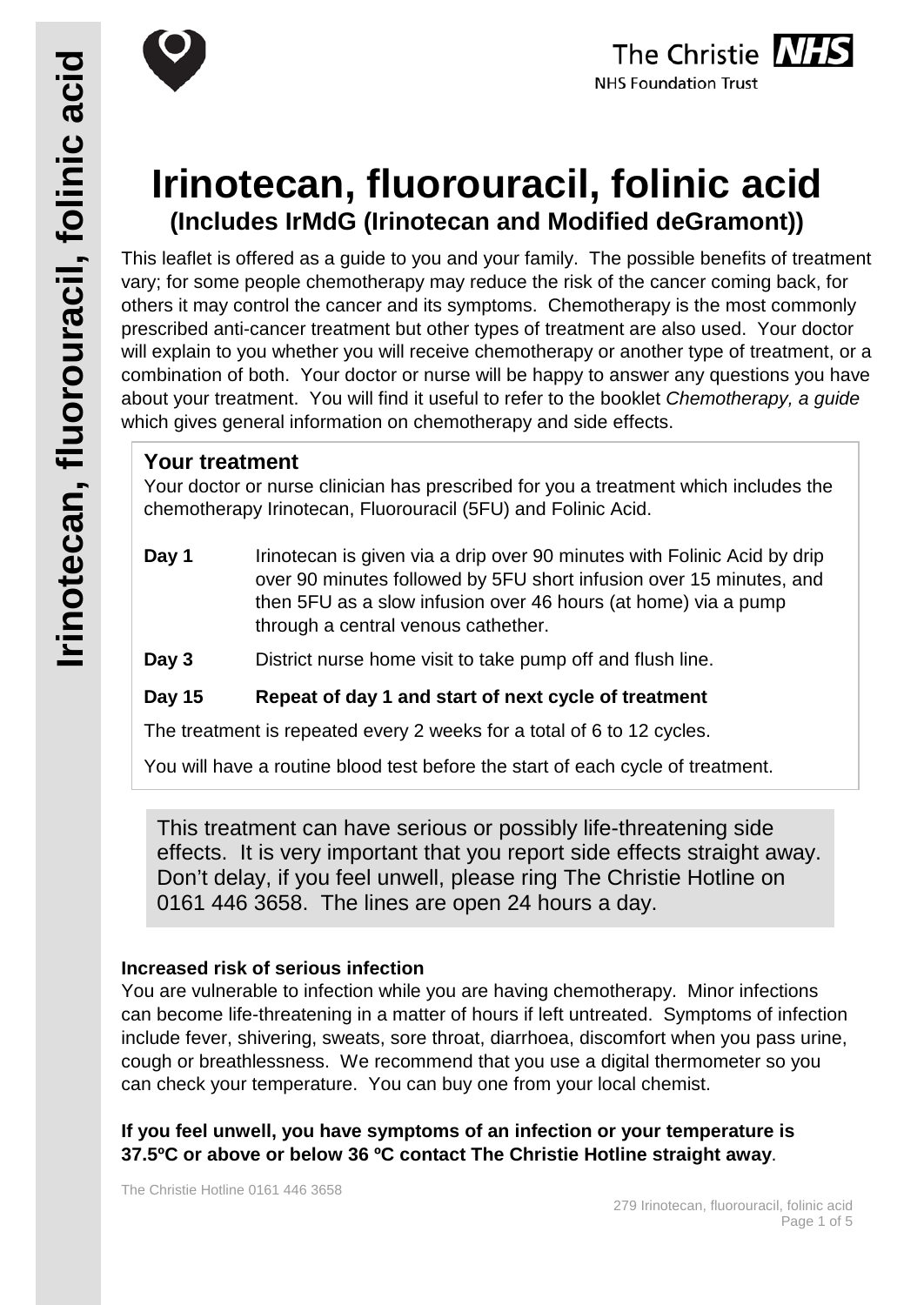# **Possible side effects**

Chemotherapy can cause many different side effects. Some are more likely to occur than others. Everyone is different and not everyone gets all the side effects. Most side effects are usually temporary, but in some rare cases they can be life-threatening. It is important to tell your hospital doctor or nurse about any side effects so they can be monitored and, where possible, treated.

#### **Common side-effects (more than 1 in 10)**

### • **Nausea and vomiting (sickness)**

The severity of this varies from person to person. Anti-sickness medication will be given along with your chemotherapy to prevent this. You may also be given antisickness tablets to take at home. If you continue to feel or be sick, contact your GP or this hospital, because your anti-sickness medication may need to be changed or increased.

## • **Delayed or persistent diarrhoea**

 $\sum_{i=1}^{\infty}$  If the diarrhoea starts more than 24 hours after your chemotherapy, you should immediately take the anti-diarrhoea treatment that the doctor prescribed for you. This is the Loperamide dispensed by the hospital pharmacy. Follow your doctor's instructions **EXACTLY:**

Take 2 loperamide capsules as soon as the first liquid stool occurs. Then take 1 capsule with each liquid stool. (The maximum dose of loperamide in a day is 8 capsules).

If the diarrhoea persists for more than 24 hours despite the Loperamide start taking the Ciprofloxacin antibiotic given to you on your first visit. Make sure you complete the 5-day course of the antibiotic. Contact the hospital if the diarrhoea persists. You can continue to take the Loperamide.

#### **You must tell your doctor if…**

- **you have a temperature/fever as well as diarrhoea**
- **you have nausea/vomiting as well as diarrhoea**
- **you still have diarrhoea 48 hours after starting the diarrhoea treatment**

#### • **Sore mouth**

Your mouth may become sore or dry, or you may notice small mouth ulcers during this treatment. Drinking plenty of fluids and cleaning your teeth regularly and gently with a soft toothbrush can help to reduce the risk of this happening. We can prescribe a mouthwash for you to use during treatment. You can dilute this with water if your mouth is sore. For ask your doctor or nurse for further advice. There is also general mouth care information in the chemotherapy booklet. If you continue to have a sore mouth, please contact The Christie Hotline.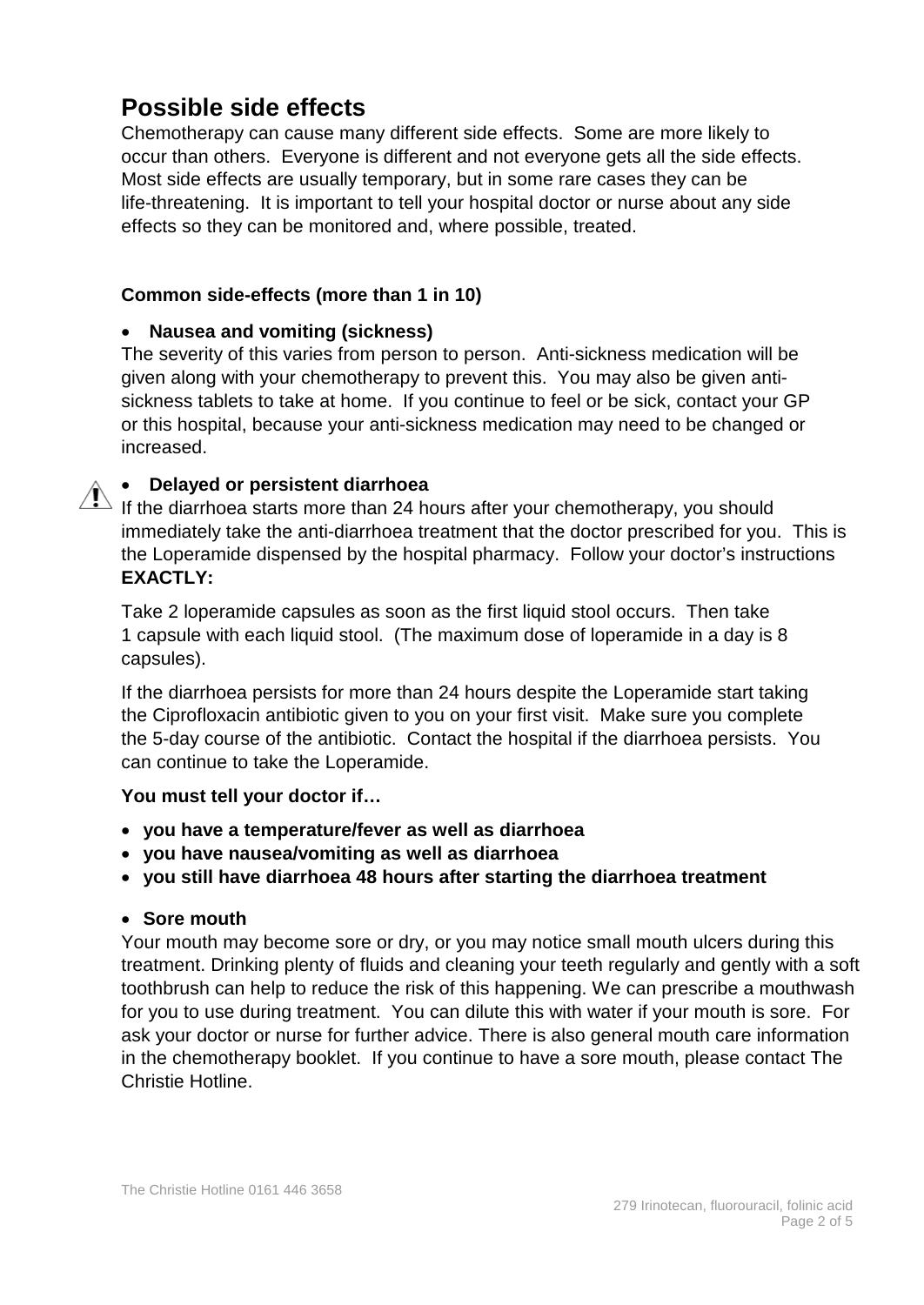#### • **Skin and nail changes**

**PPE (palmar-plantar erythema):** The skin on your hands and feet may become very dry, red and sore with some cracking. Tell your doctor. Cream and tablets can be prescribed to help. Your chemotherapy dose may need to change. Try to keep your hands and feet cool and if possible, uncovered.

**Hyperpigmentation:** Less commonly, your skin may appear darker in colour or lightly tanned, especially around the joints. This is known as hyperpigmentation. Asian and African-Caribbean people may develop noticeable light patches on their skin. The skin will return to normal when treatment is finished.

**Increased sensitivity to the sun:** Your skin will tan or burn in the sun more easily. Sit in the shade, avoid too much sun and use a high factor sunblock cream and wear a hat.

**Nail changes**: You may have a blue tinge or darkening of the nails, flaking of the nails or pain and thickening of the area where the nail starts growing.

#### • **Lethargy**

Some chemotherapy may make you feel tired and lacking in energy. It can be frustrating when you feel unable to cope with routine tasks. If you do feel tired, take rest and get help with household chores. If necessary, take time off work. Gentle exercise such as walking can be beneficial.

#### • **Cholinergic reaction**

Sometimes during the infusion or within 24 hours of the infusion of irinotecan you may get some of these symptoms: abdominal cramps, diarrhoea, sweats, dizziness, excess saliva, watery eyes, tiredness and occasionally problems with vision. These side effects can easily be managed with an injection underneath the skin. Tell your chemotherapy nurse or doctor if you have any of these symptoms. If you have this reaction, you will normally need an injection before each treatment.

#### • **Hair thinning**

Some hair loss may occur during treatment. It is advisable to avoid perms, colours, use of hot brushes and vigorous, frequent washing that could increase hair loss. Please remember that this is a temporary side effect and your hair will grow back when your treatment is completed. If you would like an appointment with the wig service, this can be arranged for you. Ask the staff for a copy of 'The Wig Fitting Service.'

#### **Uncommon side-effects (less than 1 in 10)**

#### • **Anaemia (low number of red blood cells)**

While having this treatment you may become anaemic. This may make you feel tired and breathless. Let your doctor or nurse know if these symptoms are a problem. You may need a blood transfusion.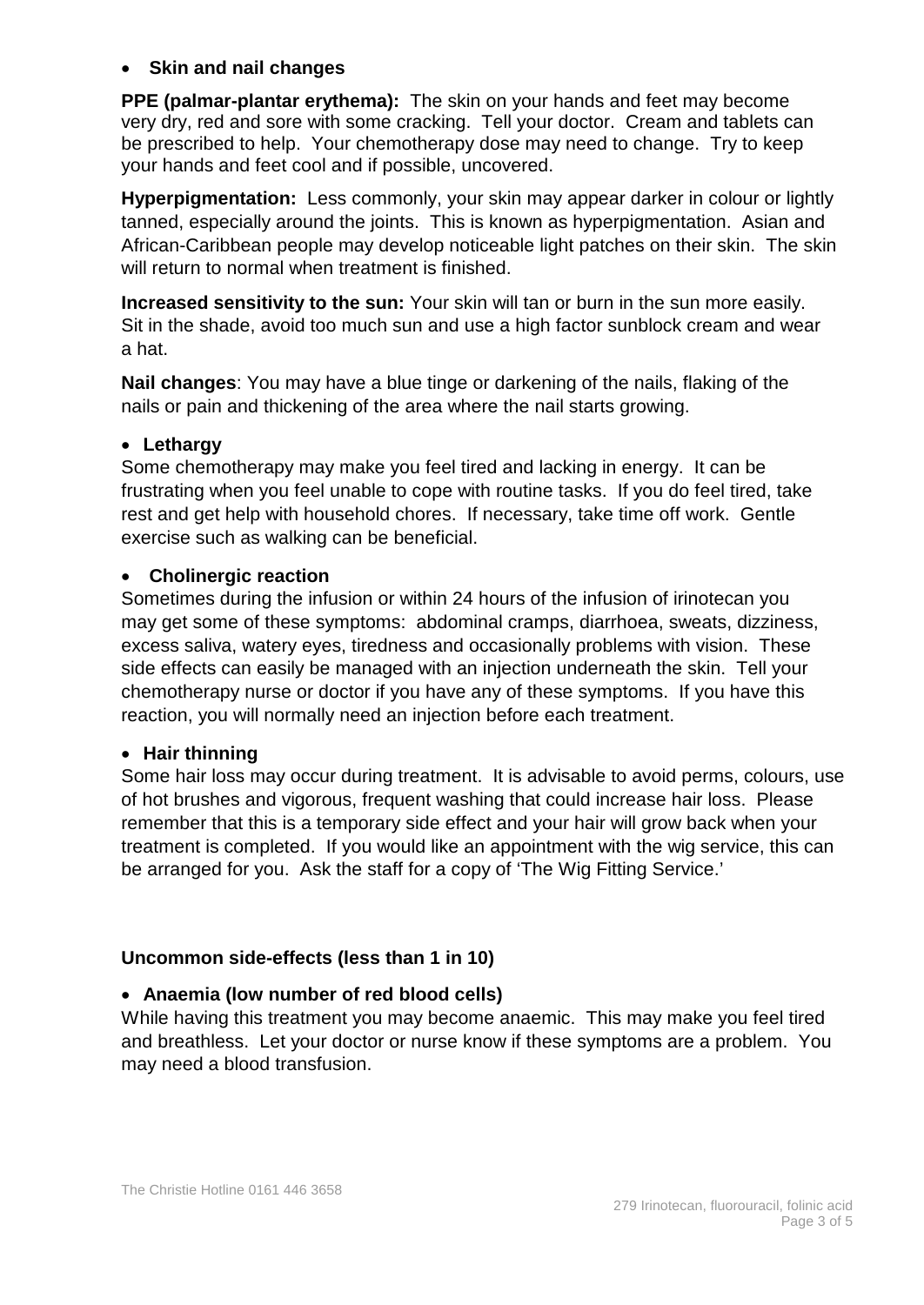#### • **Bruising or bleeding**

This treatment can reduce the production of platelets which help the blood clot. Let your doctor know if you have any unexplained bruising or bleeding, such as nosebleeds, bloodspots or rashes on the skin, and bleeding gums. You may need a platelet transfusion.

#### • **Watery eyes**

Your eyes may also water. Often, this will improve in time and needs no specific treatment but if you have ongoing symptoms please discuss this with your doctor or nurse.

#### • **Herbal medicine**

Some herbal medicine including St John's Wort can affect the chemotherapy. You should let your doctor or nurse know if you are taking any herbal medication, complementary or alternative medicines, including vitamins, minerals and medicines purchased over-the-counter.

#### **Serious and potentially life threatening side effects**

In a small proportion of patients chemotherapy can result in very severe side effects which may rarely result in death. The team caring for you will discuss the risk of these side effects with you.



#### • **Chest pain or stroke**

 $\overline{\mathcal{A}}$  A small number of patients receiving 5-Fluorouracil (5FU) or capecitabine can experience chest pain (angina) or rarely have a heart attack. Extremely rarely this may lead to death. Other complications such as stroke or mini-stroke can happen but are exceptionally rare. If you develop any of these symptoms you should contact your hospital doctor for advice. In an emergency you should go immediately to your nearest accident and emergency department.

#### • **Increased risk of serious infection**

As discussed earlier chemotherapy results in an increased risk of severe infections which can be life threatening

# **Sex, contraception & fertility**

**Protecting your partner and contraception:** We recommend that you or your partner use a condom during sexual intercourse while you are having the course of chemotherapy. Chemotherapy is dangerous to unborn babies and this will also protect you and your partner from any chemotherapy drugs that may be present in semen and in the vagina. If you suspect that you may be pregnant please tell your doctor immediately.

**Fertility:** This chemotherapy may affect your ability to have children. Your doctor or nurse should have discussed this with you. If not, please ask them before you start treatment.